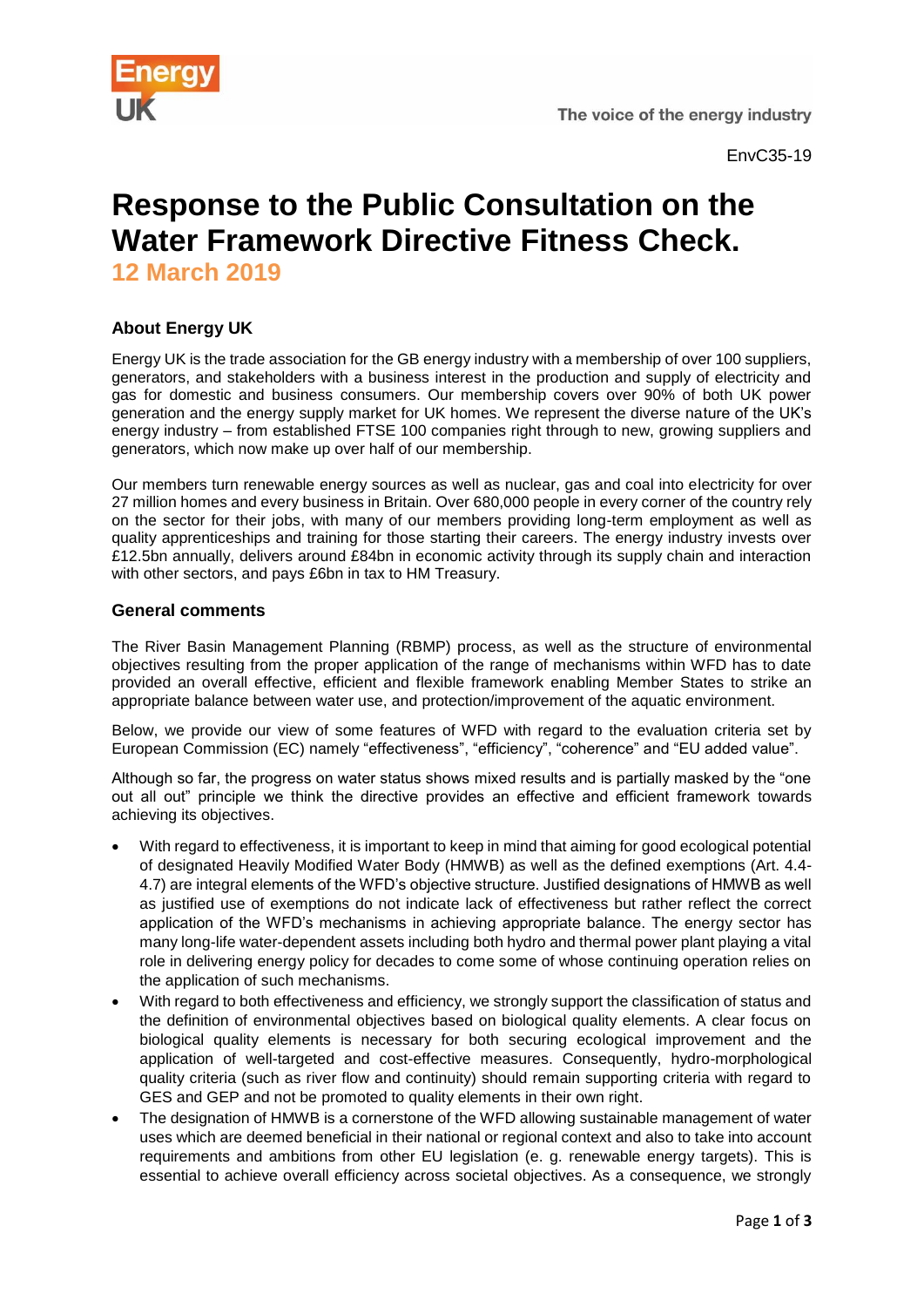



#### EnvC35-19

support that HMWB is a water-body-category in its own right with Member States being free to designate on a case-by-case basis without regard to arbitrary constraints (such as limits on numbers or percentage areas so designated). In line with the designation test the resulting objective of "good ecological potential" must in turn avoid significant adverse effects on relevant beneficial activities. Adverse effects should include adverse effects resulting both from the restrictions of operations for an activity (e.g. for the power sector generation or flexibility losses) as well as the costs of any associated mitigation or restoration measures. The consequences of restrictions and the costs of restoration and mitigation both together will determine whether an activity remains viable.

- It is vital to retain the Directive's full range of mechanisms such as time derogations, less stringent objectives and means of allowing for new activities in order to achieve overall efficiency taking into account technical feasibility and proportionality of costs (e.g. including consideration of Cost-Benefit-Ratio). Time derogations are important to ensure sufficient knowledge on the site-specific river ecology and likely performance of measures is available for decision making within the Driver-Pressure-State-Impact-Response-Approach. This is necessary to avoid the implementation of unnecessary, ineffective or inefficient measures. Taking into account the future development of society and respective policies and objectives, the less stringent objective mechanism of art 4.5 and the mechanism of Art 4.7 in relation to deterioration will continue to be of paramount importance for overall efficiency in aiming for WFD objectives. For example, continued provision of affordable electricity within a decarbonising and reliable power system will inevitably require the continued and varying operation of existing water-dependent power sector infrastructure (thermal and hydro) and development of new water-dependent infrastructure. These, in combination with other non-power sector activity, may inhibit achieving good status or potential in particular water bodies but nonetheless provide an appropriate means of delivering wider societal policies including those relating to climate change, and energy. The concept of "overriding interest" allowing flexibility for Member States to weigh different public interests in the respective context is sufficient to deliver overall efficiency in respect of article 4.7. However, the efforts necessary to demonstrate that all preconditions have been met can be quite challenging for authorities and resulting legal uncertainties (e. g. Weser case) can undermine investments. We hope that the new CIS Guidance Document No. 37 will reduce uncertainties and assist in streamlining application of Art. 4.7 in the future.
- A pre-condition for efficiency is provided by the requirement of cost-effectiveness for the Programme of Measures. This requires that the costs of necessary measures be considered prior to establishing the target status at an appropriate spatial scale. In cases where broad brush rather than water body level cost benefit assessments have been made by competent authorities in establishing status targets, the potential consequences of more refined assessment should be explored before imposing measures which could have major consequences for costs or operational restrictions to water-dependent power stations with consequent wider societal impacts.
- EU added value occurs through the promotion of a level playing field as part of the internal market. This is particularly valuable in responding to emerging significant issues. We believe that there is the potential to deliver EU added value in dealing with the challenge of adequately adapting the WFD to incorporate the consequences of climate change for the aquatic environment and wider society. We recognise there is EU added value through promoting sharing of best practice between member states. We support retention of a CIS process with this aim recognising retention of Member State flexibility to take account of their specifics in deriving implementation approaches.

We note some shortcomings with regard to efficiency and coherence at the implementation level. In the UK we have welcomed appropriate dialogue at site-specific and national levels including consideration of emissions of chemicals and some aspects of water resource planning. However, we do not feel we have been adequately consulted on the potential consequences for power plant of certain measures relating to water resources that could lead to operational restrictions and this may not have been factored into the RBMP target setting.